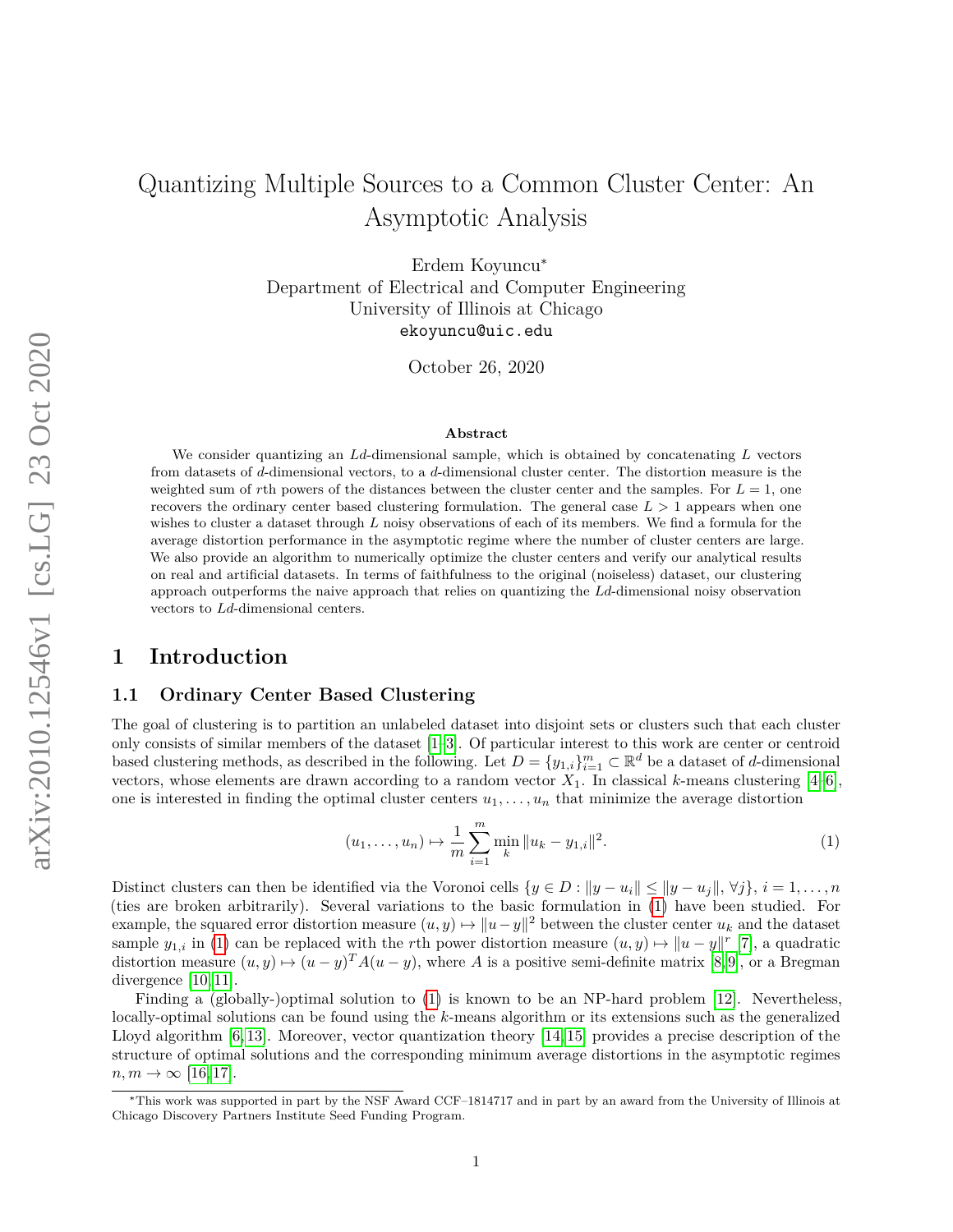#### **1.2 Problem Statement**

In this paper, we will study the following generalization of [\(1\)](#page-0-0): Consider the dataset

<span id="page-1-1"></span><span id="page-1-0"></span>
$$
D = \{ [y_{1,i} \cdots y_{L,i}] \}_{i=1}^m \subset \mathbb{R}^{d \times L}
$$
 (2)

containing *m* observations of the  $\mathbb{R}^{d \times L}$ -valued random matrix  $[X_1 \cdots X_L]$ . We wish to minimize

$$
(u_1, \dots, u_n) \mapsto \frac{1}{m} \sum_{i=1}^m \min_k \sum_{\ell=1}^L \lambda_\ell \| u_k - y_{\ell,i} \|^r,
$$
\n(3)

where  $\lambda_{\ell} > 0$  are some weights. For  $L = 1$  and  $r = 2$ , we recover the original *k*-means problem [\(1\)](#page-0-0). We provide a complete  $n, m \to \infty$  asymptotic analysis of the minimizers of [\(3\)](#page-1-0) and the corresponding loss values for the special cases  $r = 2$  for any  $L$ , and for any  $r \ge 1$  and  $L = 2$ .

#### <span id="page-1-2"></span>**1.3 Application Scenarios**

An example scenario where the cost function [\(3\)](#page-1-0) becomes relevant is as follows: Consider a physical process that generates a dataset  $D' = \{y_i'\}_{i=1}^m$ , and suppose that our goal is cluster  $D'$ . In practice, we may only access a noisy version of *D'* through, for example, sensor measurements. For any given sample index  $i \in \{1, \ldots, m\}$ , given that there are L sensors in total, Sensor  $\ell$  can provide a noisy version  $y_{\ell,i}$  of the true data sample  $y'_i$ . In such a scenario, one only has the noisy dataset  $D$  in  $(2)$  available and cannot access the true dataset  $D'$ . We thus wish to find a clustering of  $D$  that is as faithful to the clustering of  $D'$  as possible. The minimization of [\(3\)](#page-1-0) provides a possible solution to this problem. In fact, [\(3\)](#page-1-0) exploits the information that each measurement is a noisy version of a common true data sample. This is why a common cluster center is used for all *L* noisy versions of the data sample. The weights  $\lambda_\ell$  may be used to control the relative importance of individual sensor measurements: Sensors known to be less noisy may be assigned a larger weight.

It is also worth mentioning that a straightforward alternative approach for approximating  $D'$  from  $D$ may be to directly apply the  $k$ -means algorithm to  $D'$ . In this case, the problem can be considered to be a special case of multi-modal or multi-view clustering [\[18,](#page-11-11) [19\]](#page-11-12), where each noisy measurement corresponds to one individual view. We numerically demonstrate that the approximation performance with this approach, measured in terms of the adjusted Rand index (ARI) [\[20\]](#page-11-13) or the adjusted mutual information (AMI) [\[21\]](#page-11-14), is inferior to our approach that relies on minimizing [\(3\)](#page-1-0). The optimal way to approximate a clustering through its noisy measurements warrants a separate investigation and will be left as future work. We refer to reader to [\[22,](#page-11-15) [23\]](#page-11-16) for other problem formulations that involve clustering noisy data.

We would also like to note that the objective function [\(3\)](#page-1-0) can also be interpreted in the context of facility location optimization, at least for the special case  $L = 2$  (and  $L = 1$ ). In fact, many facility location optimization problems can be formulated as clustering or quantization problems [\[24,](#page-11-17) [25\]](#page-11-18). For our scenario, consider packages at locations  $y_{1,1}, \ldots, y_{1,m}$ , which are to be processed at one of the facilities  $u_1, \ldots, u_n$ , and then conveyed to their destinations  $y_{2,1}, \ldots, y_{2,m}$ , respectively. The cost of conveying a package from one location to another can be modeled to be proportional to the *r*th power of the distance between the two locations [\[26–](#page-11-19)[29\]](#page-12-0). Thus, the total cost of conveying the *i*th package through the facility at  $u_k$  is given by  $||y_{1,i} - u_k||^r + ||u_k - y_{2,i}||^r$ . The minimum average cost of conveying all packages is then given by [\(3\)](#page-1-0) for the special case  $L = 2$  with  $\lambda_{\ell} = 1, \forall \ell$ . Minimizing [\(3\)](#page-1-0) corresponds to optimizing the facility locations. Other applications of vector quantization to sensor or facility location optimization can be found in [\[30,](#page-12-1) [31\]](#page-12-2).

#### **1.4 Organization of the Paper**

The rest of this paper is organized as follows: In Section [2,](#page-2-0) we introduce some well-known results from quantization theory. In Sections [3](#page-2-1) and [4,](#page-3-0) we analyze the cases of squared-error distortions and arbitrary powers of errors, respectively. In Section [5,](#page-7-0) we provide numerical results over real and artificial datasets. Finally, in Section [6,](#page-10-4) we draw our main conclusions. Proofs of certain theoretical claims and more numerical experiments can be found in the extended version of the paper.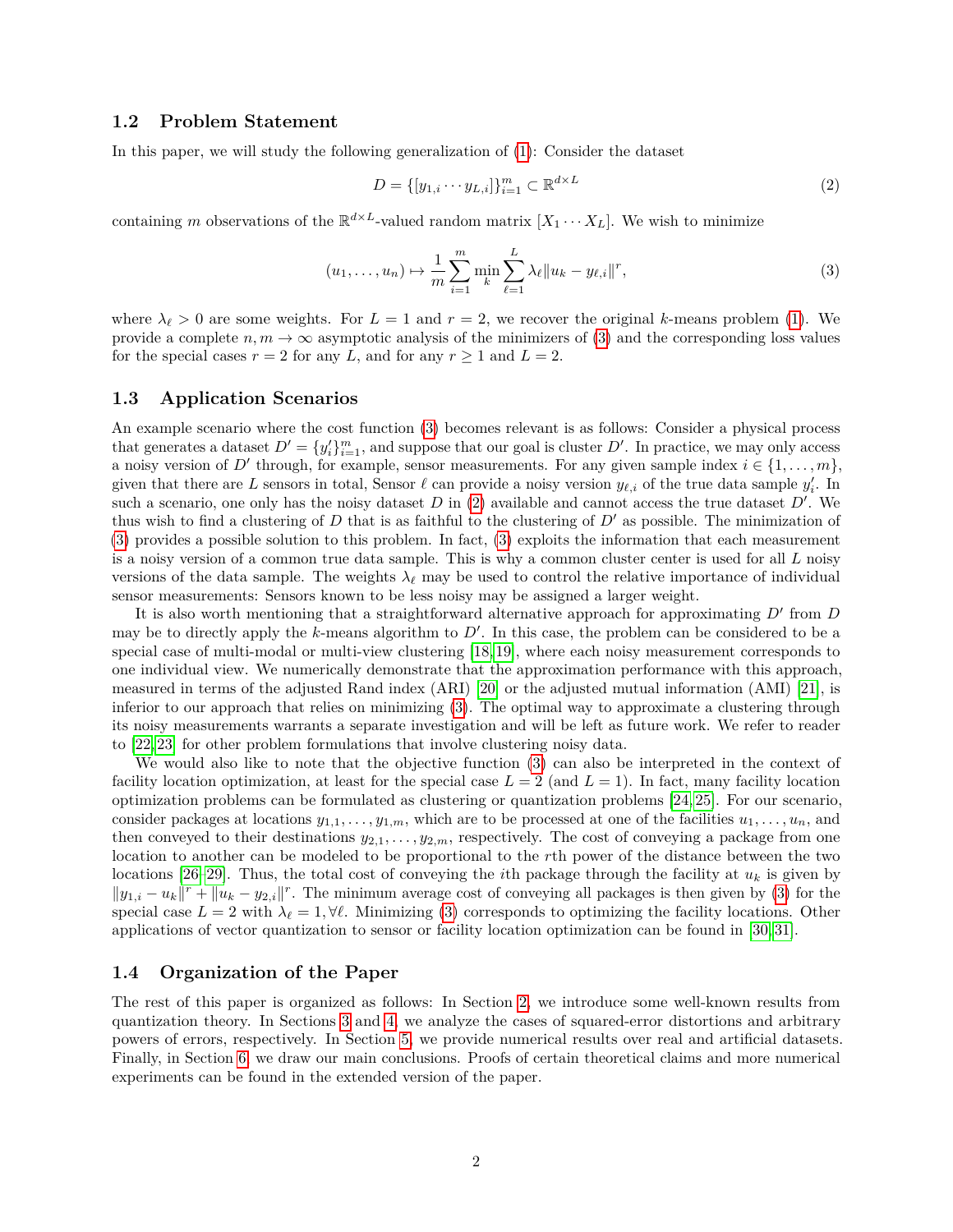## <span id="page-2-0"></span>**2 Preliminaries**

Throughout the paper, we will present our analytical results for the case of having  $m \to \infty$  observations from the dataset *D*. In particular, for the simple *k*-means scenario in [\(1\)](#page-0-0), letting  $m \to \infty$  amounts to replacing the empirical sum with the integral

<span id="page-2-2"></span>
$$
\delta_1(U) \triangleq \int \min_k \|u_k - x\|^2 f_{X_1}(x) \mathrm{d}x,\tag{4}
$$

where  $U = (u_1, \ldots, u_n)$  is the quantizer codebook, and  $f_{X_1}$  represents the probability density function (PDF) of *X*1. We omit the domain of integration when it is clear from the context.

For  $n = 1$ , it is easily shown that the minimizer of [\(4\)](#page-2-2) is the centroid  $u_1 = E[X_1]$ . On the other hand, finding the minimizers of [\(4\)](#page-2-2) is a hopeless problem for a general number of centers  $n > 1$ . On the other hand, vector quantization theory yields a precise  $n \to \infty$  characterization. In fact, we have the asymptotic result [\[16,](#page-11-9) [32\]](#page-12-3)

$$
\min_{U} \delta_1(U) = \kappa_d n^{-\frac{2}{d}} \|f_{X_1}\|_{\frac{d}{d+2}} + o(n^{-\frac{2}{d}}),\tag{5}
$$

where  $\kappa_d$  is a constant that depends only on the dimension  $d$ , and

<span id="page-2-3"></span>
$$
||f_{X_1}||_p \triangleq \left(\int (f_{X_1}(x))^p dx\right)^{\frac{1}{p}}\tag{6}
$$

is the *p*-norm of the density  $f_{X_1}$ . The sequence of quantizer codebooks that achieve the performance in  $(5)$ has the following property: There exists a continuous function  $\lambda(x)$  such that at the cube  $[x, x + dx]$ , optimal quantizer codebooks contain  $n\lambda(x)dx$  points as  $n \to \infty$ . Hence,  $\lambda(x)$  can be thought as a "point density function" and obeys the normalization  $\int \lambda(x) dx = 1$ . For the squared-error distortion, the optimal point density function depends on the input distribution through

<span id="page-2-5"></span>
$$
\lambda(x) = \frac{f_{X_1}^{\frac{d}{d+2}}(x)}{\int f_{X_1}^{\frac{d}{d+2}}(y) \mathrm{d}y}.\tag{7}
$$

Equivalently, we say that  $\lambda$  is proportional to  $f_{X_1}^{\frac{d}{d+2}}$ . The question is now how the  $n\lambda(x)dx$  quantization points are to be deployed optimally inside each cube  $[x, x + dx]$ . Since the underlying density  $f_{X_1}$  is approximately uniform on  $[x, x+dx]$ , the question is equivalent to finding the structure of an optimal quantizer for a uniform distribution. For one and two dimensions, the optimal quantizers are known to be the uniform and the hexagonal lattice quantizers, respectively (Thus, the  $n\lambda(x)dx$  points should follow a hexagonal lattice on the square  $[x, x + dx]$  in an optimal quantizer). We thus have  $\kappa_1 = \frac{1}{12}$  and  $\kappa_2 = \frac{5}{18\sqrt{3}}$ , corresponding to the normalized second moment of the interval and the regular hexagon respectively. For a set  $A \subset \mathbb{R}^d$  with  $\int_A x \, dx = 0$ , the normalized second moment is defined as

<span id="page-2-4"></span>
$$
\kappa(A) \triangleq \frac{\int_A ||x||^2 \mathrm{d}x}{\left(\int_A \mathrm{d}x\right)^{\frac{d+2}{d}}}.\tag{8}
$$

For  $d \geq 3$ , the optimal quantizer structure and  $\kappa_d$  has remained unknown. We conclude by noting that the arguments involving infinitesimals and point density functions can be formalized; see [\[33\]](#page-12-4).

## <span id="page-2-1"></span>**3 Squared-Error Distortions**

Let us now consider our problem of quantizing multiple sources to a common cluster center, as formulated in [\(3\)](#page-1-0). Focusing on the case of having  $m \to \infty$  observations from the dataset D, we replace the empirical sum in [\(3\)](#page-1-0) with the integral

$$
\delta(U) \triangleq \int \min_{k} \sum_{i=1}^{L} \lambda_i ||u_k - x_i||^r f_{\mathbf{X}}(\mathbf{x}) \mathrm{d}\mathbf{x},\tag{9}
$$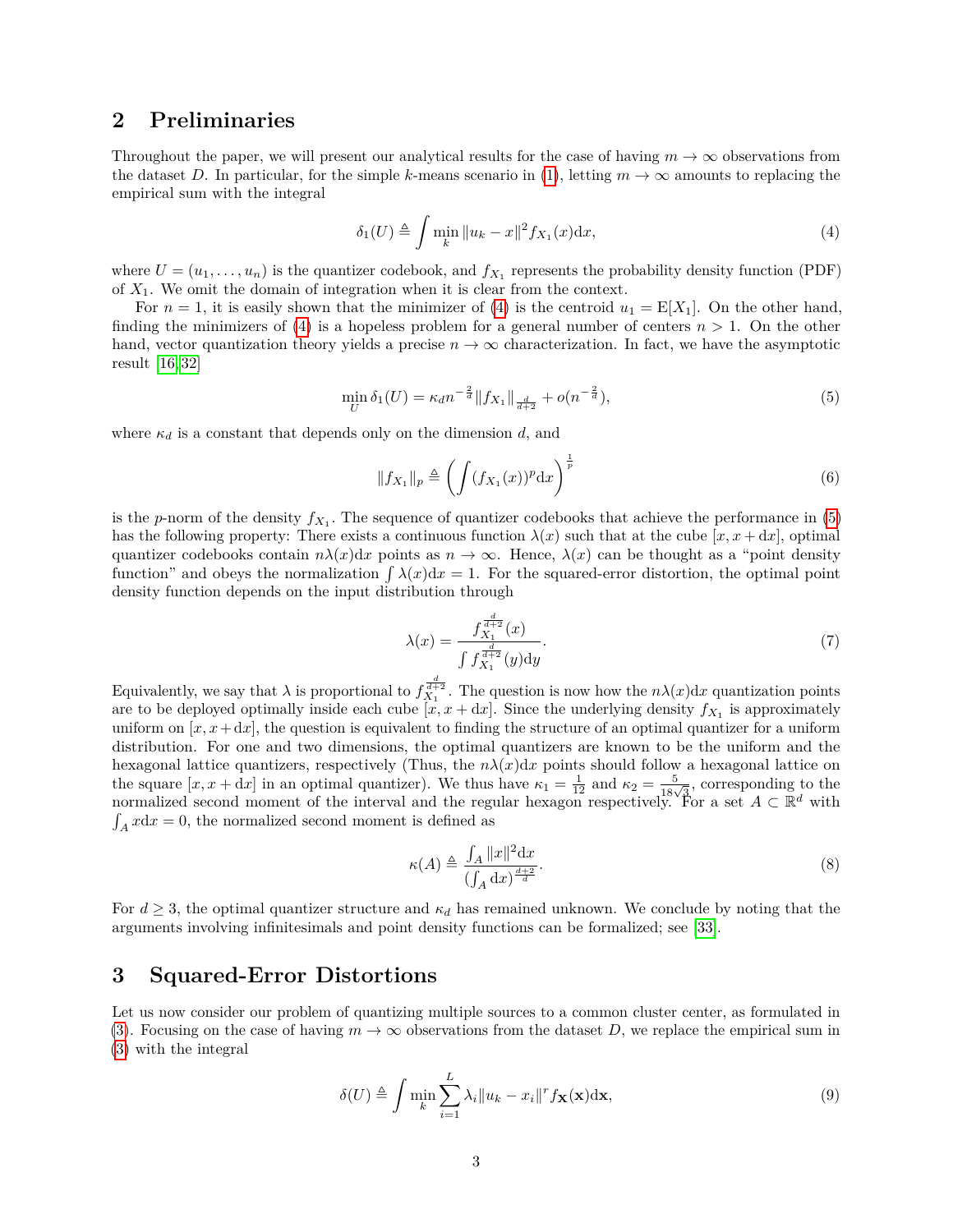where  $\mathbf{x} = [x_1 \cdots x_L]$  represents a realization of the random matrix  $\mathbf{X} = [X_1 \cdots X_L]$ , and  $f_{\mathbf{X}}(\mathbf{x})$  is the PDF of **X**.

We first consider the case of squared-error distortions  $r = 2$ , which allow a simple characterization of the optimal average distortions. In fact, for  $r = 2$ , the integrand in [\(9\)](#page-2-4) can be rewritten as

$$
\sum_{i=1}^{L} \lambda_i \|u_k - x_i\|^2 = c_1 \left\| u_k - \frac{1}{c_1} \sum_i \lambda_i x_i \right\|^2 + \sum_i \lambda_i \|x_i\|^2 - \frac{1}{c_1} \left\| \sum_i \lambda_i x_i \right\|^2, \tag{10}
$$

where  $c_1 \triangleq \sum_i \lambda_i$ . The equivalence [\(10\)](#page-3-1) can easily be verified by expanding the squared Euclidean norms on *i* both sides via the formula  $\|\alpha + \beta\|^2 = \|\alpha\|^2 + \|\beta\|^2 + 2\alpha^T\beta$ , where *α* and *β* are arbitrary vectors. Let us now define a new random variable

<span id="page-3-2"></span><span id="page-3-1"></span>
$$
Z \triangleq \frac{1}{c_1} \sum_{i} \lambda_i X_i,
$$
\n(11)

and, with regards to the last two terms in [\(10\)](#page-3-1), the expected value

$$
c_2 \triangleq \mathcal{E}\bigg[\sum_i \lambda_i \|X_i\|^2 - \frac{1}{c_1} \bigg\|\sum_i \lambda_i X_i\bigg\|^2\bigg].\tag{12}
$$

By substituting [\(10\)](#page-3-1) to [\(9\)](#page-2-4), we can then arrive at

$$
\delta(U) = c_2 + c_1 \int \min_k \|u_k - x\|^2 f_Z(z) dz.
$$
 (13)

We observe that the integral in [\(13\)](#page-3-2) is merely the average squared-error distortion of a quantizer given a source with density  $Z$ . Therefore, when  $r = 2$ , optimal quantization of multiple sources to a common cluster center is equivalent to the optimal quantization of the single source *Z* with the usual squared-error distortion measure. It follows that the results of Section [2](#page-2-0) are directly applicable, and we have the following theorem.

<span id="page-3-4"></span>**Theorem 1.** Let  $r = 2$ . As  $n \to \infty$ , we have

<span id="page-3-3"></span>
$$
\min_{U} \delta(U) = c_2 + c_1 \kappa_d n^{-\frac{2}{d}} \|f_Z\|_{\frac{d}{d+2}} + o(n^{-\frac{2}{d}})
$$
\n(14)

*Moreover, the optimal point density function that achieves [\(14\)](#page-3-3) is proportional to*  $f_Z^{\frac{d}{d+2}}$ *.* 

*Proof.* The asymptotic distortion in [\(14\)](#page-3-3) follows immediately from [\(13\)](#page-3-2) and [\(7\)](#page-2-5). The optimal point density function is as given by [\(5\)](#page-2-3).  $\Box$ 

We have thus precisely characterized the asymptotic average distortion for the case  $r = 2$ . Note that when  $L = 1$ , which corresponds to ordinary quantization with squared-error distortion, the average distortion decays to zero as the number of quantizer centers *n* grows to infinity. Theorem [1](#page-3-4) demonstrates that when  $L > 1$ , the average distortion converges to  $c_2$ , which is in general non-zero. The reason is that when  $L > 1$ , a single quantizer center is used to reproduce mutiple sources, which makes zero distortion impossible to achieve whenever the sources are not identical.

### <span id="page-3-0"></span>**4 Distortions with Arbitrary Powers of Errors**

We now consider the achievable performance for a general  $r \neq 2$ . We also consider the case  $L = 2$ . Without loss of generality, let  $\lambda_1 = 1$ . In this case, the objective function in [\(9\)](#page-2-4) takes the form

<span id="page-3-5"></span>
$$
\delta(U) = \iint \min_{i} \left\{ ||x_1 - u_i||^r + \lambda_2 ||x_2 - u_i||^r \right\} f_{X_1, X_2}(x_1, x_2) \, dx_1 \, dx_2. \tag{15}
$$

The main difficulty for  $r \neq 2$  is that and an algebraic manipulation of the form [\(10\)](#page-3-1) is not available. Nevertheless, it turns out that an analysis in the high-resolution regime  $n \to \infty$  is still feasible. First, we need the following basic lemma.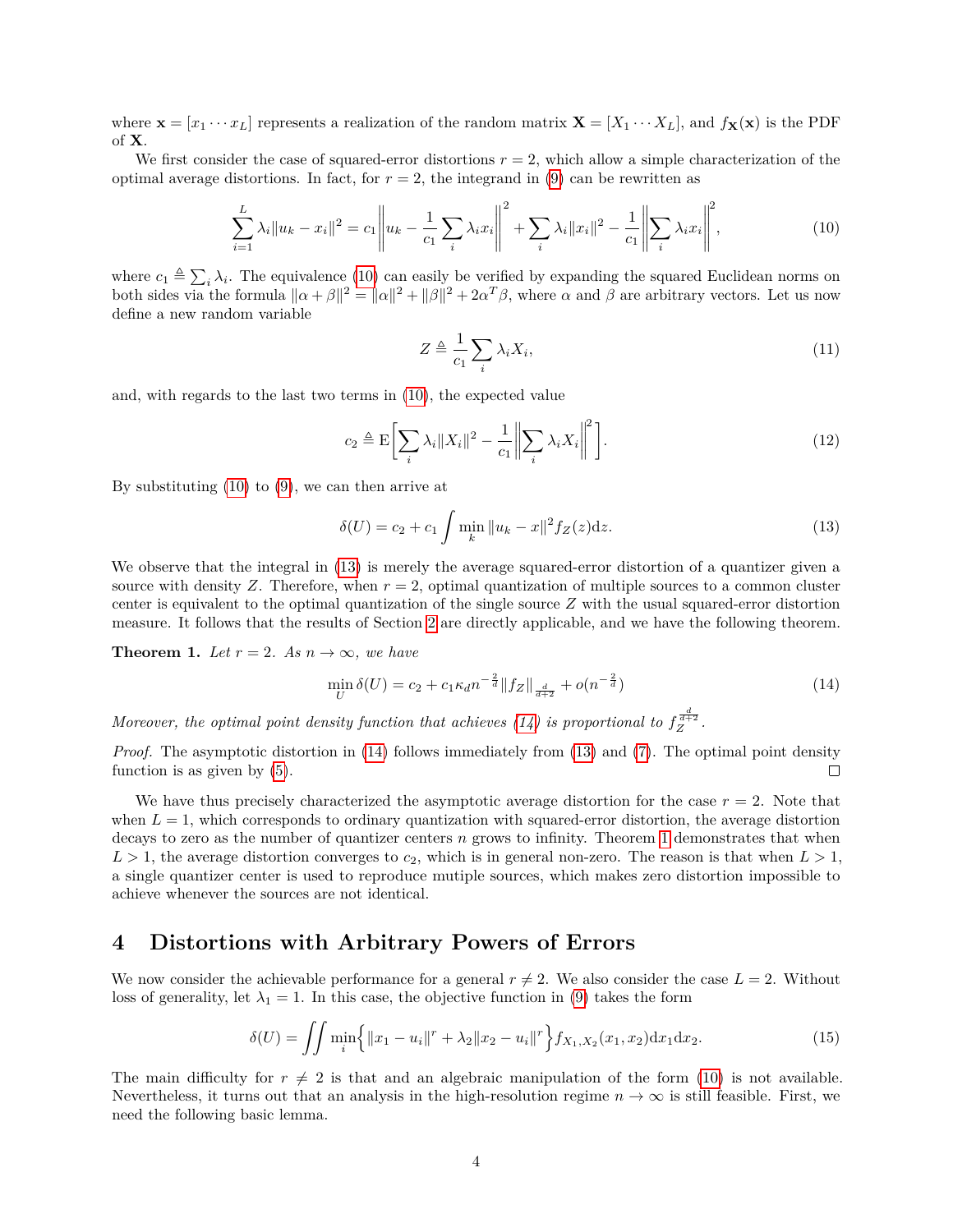<span id="page-4-2"></span>**Lemma 1.** Let  $\xi(u) = ||x_1 - u||^r + \lambda_2 ||x_2 - u||^r$ . The global minimizer of  $\xi$  is  $z = \frac{x_1 + \alpha x_2}{1 + \alpha}$ , where  $\alpha \triangleq \lambda_2^{\frac{1}{r-1}}$ . *The corresponding global minimum is*  $\overline{\xi}(z) = \frac{\alpha^{r-1}}{(1+\alpha)^r}$  $\frac{\alpha^{r-1}}{(1+\alpha)^{r-1}} \|x_1 - x_2\|^r.$ 

*Proof.* Note that  $\xi$  is convex in  $u$  so that is has a global minimum. Observe that this global minimum should be located on the line *l* that connects  $x_1$  and  $x_2$ . In fact, suppose that the global minimizer  $z$  does not belong to *l*. We can project *z* to *l* to come up with a new point *z'* that satisfies  $||x_1 - z'|| < ||x_1 - z||$  and  $||x_2 - z'|| < ||x_2 - z||$ . This implies  $\xi(z') < \xi(z)$  and thus contradicts the optimality of *z*. Given that *z* should be on *l*, it can be written in the form  $z = \frac{x_1 + \alpha x_2}{1 + \alpha}$  for some  $\alpha \in \mathbb{R}$ . We have

$$
\xi(z) = \left\| x_1 - \frac{x_1 + \alpha x_2}{1 + \alpha} \right\|^r + \lambda_2 \left\| x_2 - \frac{x_1 + \alpha x_2}{1 + \alpha} \right\|^r \tag{16}
$$

<span id="page-4-1"></span>
$$
= \frac{\lambda_2 + \alpha^r}{(1 + \alpha)^r} \|x_1 - x_2\|^r.
$$
\n(17)

Let us now calculate

$$
\frac{\partial \xi(z)}{\partial \alpha} = \frac{r(1+\alpha)^{r-1} \|x_1 - x_2\|^r}{(1+\alpha)^{2r}} \left( \alpha^{r-1} - \lambda_2 \right). \tag{18}
$$

According to [\(18\)](#page-4-0), the function  $\xi(z)$  is decreasing for  $\alpha^{r-1} - \lambda_2 < 0$  and increasing for  $\alpha^{r-1} - \lambda_2 > 0$ . The global minimum is thus achieved for  $\alpha = \lambda_2^{\frac{n-1}{2}}$ . Substituting this optimum value for  $\alpha$  to [\(17\)](#page-4-1), we obtain the same expression for  $\xi(z)$  as in the statement of the lemma. This concludes the proof.  $\Box$ 

According to Lemma [1,](#page-4-2) given one data point at  $X_1 = x_1$ , and the other at  $X_2 = x_2$ , the minimum cost can be achieved by using a cluster center at  $z = \frac{x_1 + \alpha x_2}{1 + \alpha}$ . Then, given a hypothetically-infinite number of cluster centers, one can achieve the optimal performance by placing the centers at every possible location imaginable. On the other hand, given only finitely many centers, one has no choice but be content with choosing the center that is close to the optimal location *z*. In such a scenario, it makes sense to analyze the behavior of the function  $\xi(u)$  near the optimal value

<span id="page-4-3"></span><span id="page-4-0"></span>
$$
u = z + \epsilon,\tag{19}
$$

where  $\epsilon$  is a small vector in magnitude. The motivation behind restricting  $\epsilon$  to be small is to be able to invoke a high-resolution analysis. We have

$$
\xi(z+\epsilon) = \left\|x_1 - \frac{x_1 + \alpha x_2}{1+\alpha} - \epsilon\right\|^r + \lambda \left\|x_2 - \frac{x_1 + \alpha x_2}{1+\alpha} - \epsilon\right\|^r \tag{20}
$$

$$
= \frac{1}{(1+\alpha)^r} \left( \alpha^r \left\| x_1 - x_2 - \epsilon \frac{1+\alpha}{\alpha} \right\|^r + \lambda \left\| x_1 - x_2 + \epsilon (1+\alpha) \right\|^r \right). \tag{21}
$$

Now, let  $\nabla f(w)$  and  $\nabla^2 f(w)$  denote the gradient and the Hessian of a multivariate function *f* evaluated at *w*, respectively. We have the generic multivariate Taylor series expansion

$$
f(w+\epsilon) = f(w) + \epsilon^T \nabla f(w) + \frac{1}{2} \epsilon^T \nabla^2 f(w) \epsilon + o(||\epsilon||^2). \tag{22}
$$

In order to expand [\(21\)](#page-4-3) for small  $\epsilon$ , we need to find the Taylor expansion of the function  $w \mapsto ||w||^r$ . For this purpose, for any vector *w*, we let  $\vec{w} = w/||w||$ . The gradient and the Hessian of  $w \mapsto ||w||^r$  can then be calculated as

<span id="page-4-6"></span><span id="page-4-5"></span><span id="page-4-4"></span>
$$
\nabla \|w\|^r = r\|w\|^{r-2}w,\tag{23}
$$

and

$$
\nabla^{2} \|w\|^{r} = r \|w\|^{r-2} \left( \mathbf{I} + (r-2) \vec{w} \vec{w}^{T} \right), \tag{24}
$$

respectively, where **I** is the identity matrix and  $\vec{w} \triangleq w/||w||$ . Substituting [\(23\)](#page-4-4) and [\(24\)](#page-4-5) to [\(22\)](#page-4-6), we obtain

$$
||w + \epsilon||^{r} = ||w||^{r} + r||w||^{r-2}w^{T}\epsilon + \frac{r||w||^{r-2}}{2}\epsilon^{T}\left(\mathbf{I} + (r-2)\vec{w}\vec{w}^{T}\right)\epsilon + o(||\epsilon||^{2}).
$$
\n(25)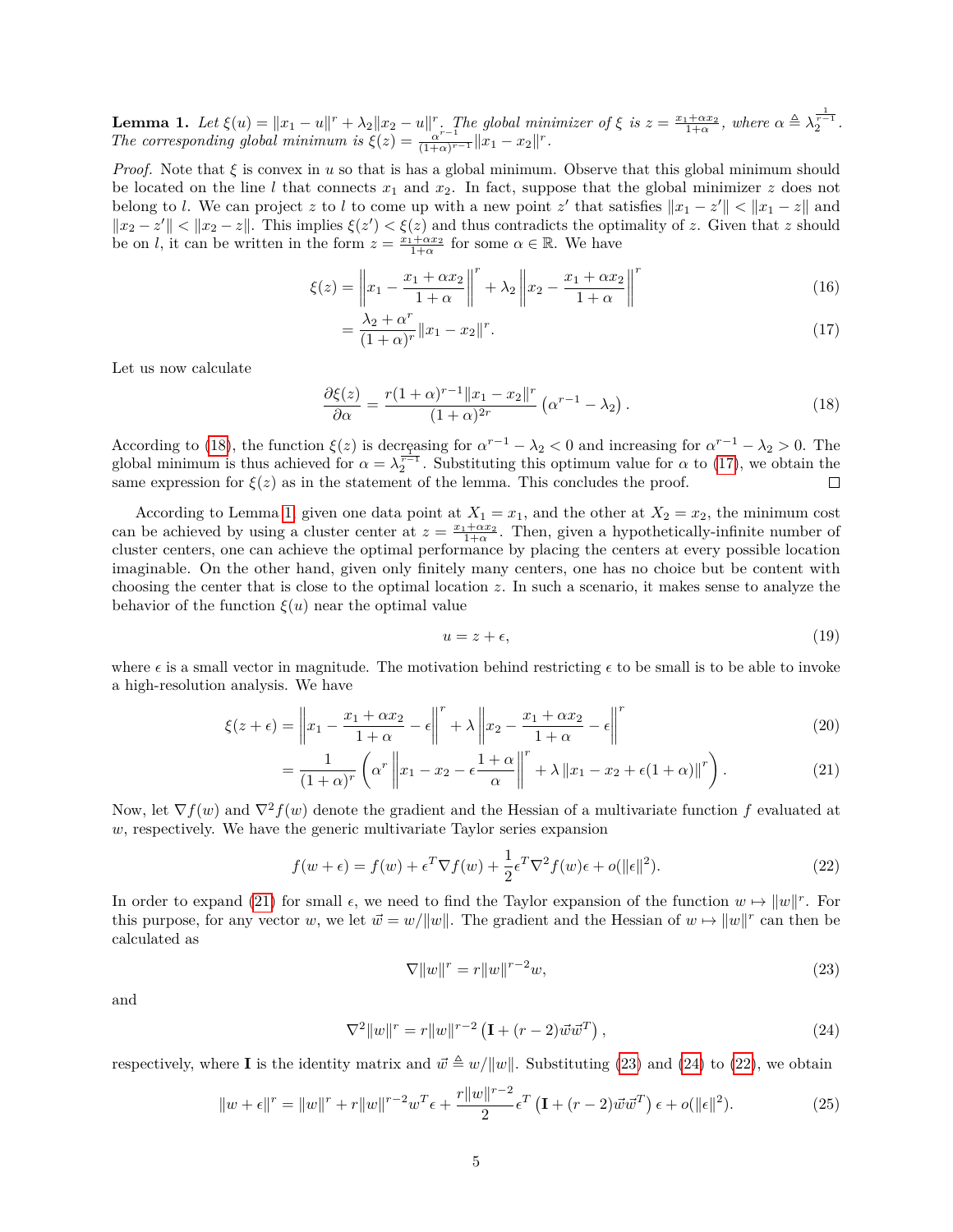Using this expansion in [\(21\)](#page-4-3) leads to

$$
\xi(z+\epsilon) = \frac{\alpha^{r-1}}{(1+\alpha)^{r-1}} \|v\|^r + \frac{\alpha^{r-2}}{2(1+\alpha)^{r-3}} r \|v\|^{r-2} \epsilon^T \left( \mathbf{I} + (r-2)\vec{v}\vec{v}^T \right) \epsilon + o(\|\epsilon\|^2),\tag{26}
$$

where  $v \triangleq x - y$ . Using the equivalence  $u = z + \epsilon$ , we have

$$
\xi(u) = \frac{\alpha^{r-1} \|v\|^r}{(1+\alpha)^{r-1}} + \frac{\alpha^{r-2} r \|v\|^{r-2}}{2(1+\alpha)^{r-3}} (u-z)^T \left(\mathbf{I} + (r-2)\vec{v}\vec{v}^T\right) (u-z) + o(\|u-z\|^2). \tag{27}
$$

Let  $c_3 = \frac{r\alpha^{r-2}}{2(1+\alpha)^{r-3}}$  and  $c_4 = (\frac{\alpha}{1+\alpha})^{r-1}E\|X_1 - X_2\|^r$ . Substituting [\(27\)](#page-5-0) to [\(15\)](#page-3-5), and using the fact that  $\min_i(\phi_i + o(\phi_i)) = \min_i \phi_i + o(\min_i \phi_i)$ for arbitrary functions  $\phi_i$ , yields

$$
\delta(U) = c_4 + c_3 \iint \min_i \|v\|^{r-2} (u_i - z)^T \left(\mathbf{I} + (r-2)\vec{v}\vec{v}^T\right) (u_i - z) f_{X_1, X_2}(x_1, x_2) \, dx_1 \, dx_2 + \iint o\left(\min_i \|u_i - z\|^2\right) f_{X_1, X_2}(x_1, x_2) \, dx_1 \, dx_2. \tag{28}
$$

According to [\(5\)](#page-2-3), the last term decays as  $o(n^{-\frac{2}{d}})$ . For the second term, we apply a change of variables  $v = x - y$  and  $z = \frac{x + \alpha y}{1 + \alpha}$  to obtain

<span id="page-5-4"></span><span id="page-5-0"></span>
$$
\delta(U) = c_4 + c_3 \int \min_i (z - u_i)^T B(z) (z - u_i) \mathrm{d}z + o(n^{-\frac{2}{d}}),\tag{29}
$$

where

$$
B(z) = \int ||v||^{r-2} \left(\mathbf{I} + (r-2)\vec{v}\vec{v}^T\right) f_{X_1, X_2} \left(z + \frac{\alpha v}{1+\alpha}, z - \frac{v}{1+\alpha}\right) dv.
$$
 (30)

Note that for any *v*, and  $r \geq 1$ , the matrix  $\mathbf{I} + (r-2)\vec{v}\vec{v}^T$  is positive semi-definite. This implies that the matrix  $B(z)$  is positive semi-definite for every  $r \geq 1$ .

The function  $(z, u) \mapsto (z - u)^T B(z) (z - u)$  defines an input-weighted quadratic distortion measure. The structure and distortion of the optimal quantizers corresponding to such distortion measures has been studied in [\[9\]](#page-11-2). As discussed above, the matrix  $B(z)$  is positive semi-definite for every *z* so that the results of [9] is applicable. In particular, we have

$$
\min_{U} \int \min_{i} (z - u_i)^T B(z) (z - u_i) dz = \kappa_d n^{-\frac{2}{d}} \left\| (\det B(z))^{\frac{1}{d}} \right\|_{\frac{d}{d+2}} + o(n^{-\frac{2}{d}}),\tag{31}
$$

and the optimal point density that achieves the asymptotic performance in [\(31\)](#page-5-1) is

<span id="page-5-5"></span><span id="page-5-3"></span><span id="page-5-2"></span><span id="page-5-1"></span>
$$
z \mapsto \frac{(\det B(z))^{\frac{1}{d+2}}}{\int (\det B(z))^{\frac{1}{d+2}} dz}.
$$
\n(32)

Applying these results to our specific problem leads to the following theorem.

<span id="page-5-6"></span>**Theorem 2.** *Let*  $r \geq 1$  *and*  $L = 2$ *. As*  $n \to \infty$ *, we have* 

$$
\min_{U} \delta(U) = c_4 + c_3 \kappa_d n^{-\frac{2}{d}} \left\| (\det B(z))^{\frac{1}{d}} \right\|_{\frac{d}{d+2}} + o(n^{-\frac{2}{d}}),\tag{33}
$$

*where*  $B(z)$  *is defined in [\(30\)](#page-5-2). The optimal point density function that achieves [\(33\)](#page-5-3) is proportional to*  $(\det B(z))^{\frac{1}{d+2}}$ .

*Proof.* The asymptotic distortion in [\(33\)](#page-5-3) follows immediately from [\(29\)](#page-5-4) and [\(31\)](#page-5-1). The optimal point density function is as given by [\(32\)](#page-5-5).  $\Box$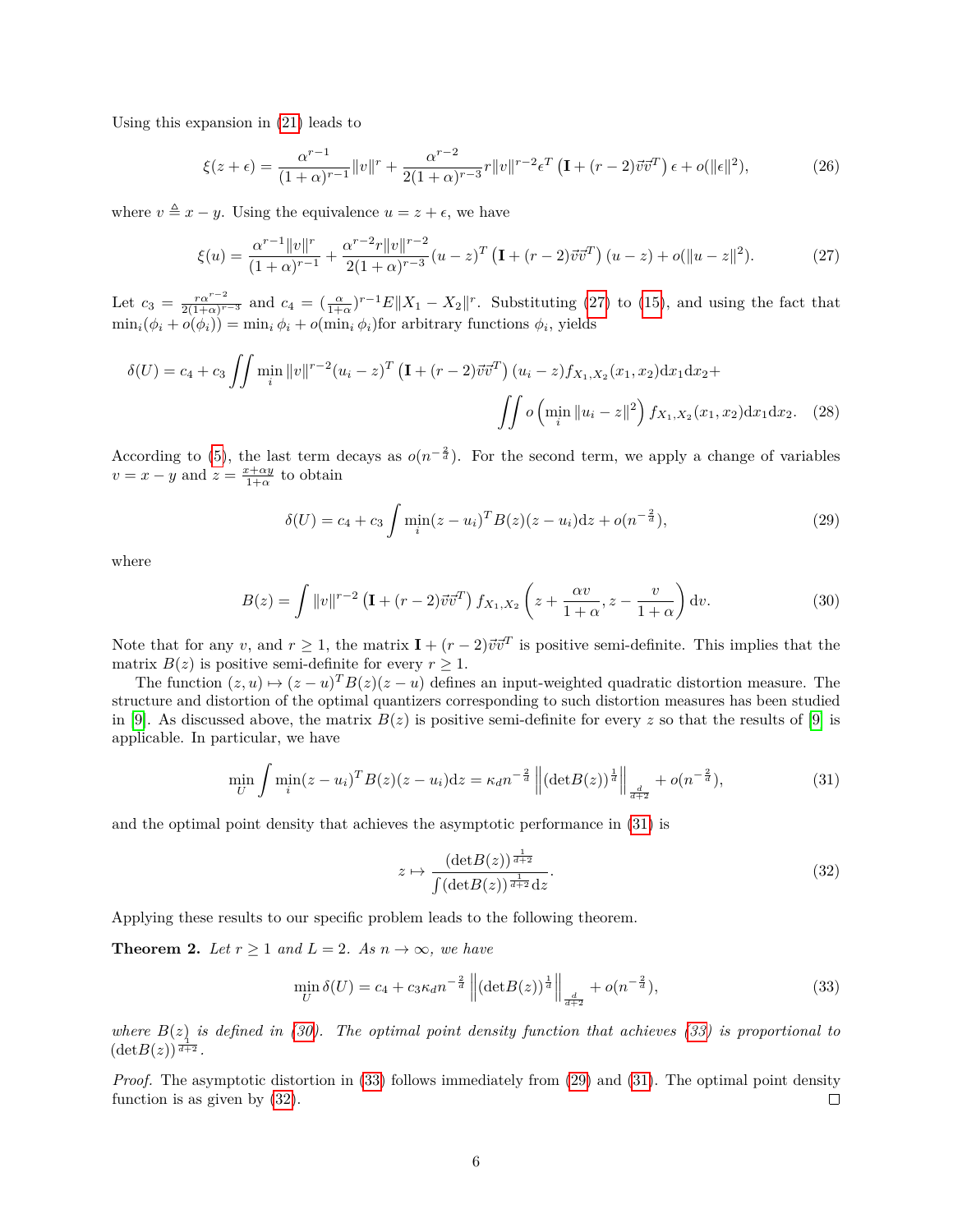For ordinary center-based quantization with the *r*th power distortion measure, the average distortion decays as  $n^{-\frac{r}{d}}$ , see [\[16\]](#page-11-9). It is interesting to note that, when one instead consider a sum of *r*th powers of distortions, as in [15,](#page-3-5) the average distortion decays as  $n^{-\frac{2}{d}}$ , independently of *r*.

Let us now discuss certain special cases of the conclusions of Theorem [2](#page-5-6) above.

**Example [1](#page-3-4).** We first compare the results of Theorems 1 and [2](#page-5-6) for  $r = 2$ . Note that when  $r = 2$ , we have  $\alpha = \lambda_2$ , and we can easily verify that  $c_4 = c_3$  and  $c_2 = c_1$ . Moreover,

$$
B(z) = \int f_{X_1, X_2} \left( z + \frac{\alpha v}{1 + \alpha}, z - \frac{v}{1 + \alpha} \right) dv
$$
 (34)

$$
= \frac{1+\alpha}{\alpha} \int f_{X_1,X_2} \left( v, \frac{z(1+\alpha)-v}{\alpha} \right) dv \mathbf{I}
$$
 (35)

$$
= f_Z(z)\mathbf{I} \tag{36}
$$

*The second equality follows from a change of variables*  $z + \frac{\alpha v}{1+\alpha} \leftarrow v$ , and the last equality follows once we view *the PDF of*  $Z = \frac{X + \alpha X_2}{1 + \alpha}$  as a convolution. Substituting the derived equalities, the conclusions of Theorems [1](#page-3-4) *and* [2](#page-5-6) *become identical whenever*  $r = 2$ *.* 

<span id="page-6-5"></span>**Example 2.** Let  $d = 1$ , and suppose  $X_1$  and  $X_2$  are independent and uniform random variables on [0,1]. In *order to calculate*  $B(z)$ , we find the region where the joint PDF of  $X_1$  and  $X_2$  in [\(30\)](#page-5-2) is non-zero. In other *words, we solve for v in the conditions*  $0 \leq z + \frac{\alpha v}{1+\alpha} \leq 1$  *and*  $0 \leq z - \frac{v}{1+\alpha} \leq 1$ *. After some straightforward manipulations, we obtain the equivalent set of inequalities*

<span id="page-6-1"></span><span id="page-6-0"></span>
$$
-z\frac{1+\alpha}{\alpha} \le v \le (1-z)\frac{1+\alpha}{\alpha},\tag{37}
$$

$$
-(1-z)(1+\alpha) \le v \le z(1+\alpha).
$$
 (38)

<span id="page-6-2"></span>

<span id="page-6-4"></span><span id="page-6-3"></span>Figure 1: Calculation of the optimal quantizer point density.

*For*  $\alpha > 1$  $\alpha > 1$ *, the geometry of the region defined by the inequalities in [\(37\)](#page-6-0) and [\(38\)](#page-6-1) is illustrated in Fig. 1 as a shaded quadrangle. Correspondingly, we obtain*

$$
B(z) = \begin{cases} \int_{-z}^{z(1+\alpha)} |v|^{r-2} (r-1) dv = z^{r-1} (1+\alpha)^{r-1} (1+\frac{1}{\alpha^{r-1}}), & z \in [0, \frac{1}{1+\alpha}],\\ \int_{-z}^{(1-z)} \frac{1+\alpha}{\alpha} |v|^{r-2} (r-1) dv = (\frac{1+\alpha}{\alpha})^{r-1} ((1-z)^{r-1} + z^{r-1}), & z \in [\frac{1}{1+\alpha}, \frac{\alpha}{1+\alpha}],\\ \int_{-(1-z)(1+\alpha)}^{(1-z)} \frac{1+\alpha}{\alpha} |v|^{r-2} (r-1) dv = (1-z)^{r-1} (1+\alpha)^{r-1} (1+\frac{1}{\alpha^{r-1}}), & z \in [\frac{\alpha}{1+\alpha}, 1],\\ 0, & z \notin [0, 1]. \end{cases}
$$
(39)

*According to Theorem [2,](#page-5-6) the optimal point density at z is proportional to the cube root of B*(*z*)*. The normalizing constant can be calculated to be*

$$
\int_0^1 (B(z))^{\frac{1}{3}} dz = \frac{6}{(r+2)(1+\alpha)} \left(1 + \frac{1}{\alpha^{r-1}}\right)^{\frac{1}{3}} + \left(1 + \frac{1}{\alpha}\right)^{\frac{r-1}{3}} \int_{\frac{1}{1+\alpha}}^{\frac{\alpha}{1+\alpha}} ((1-z)^{r-1} + z^{r-1})^{\frac{1}{3}} dz.
$$
 (40)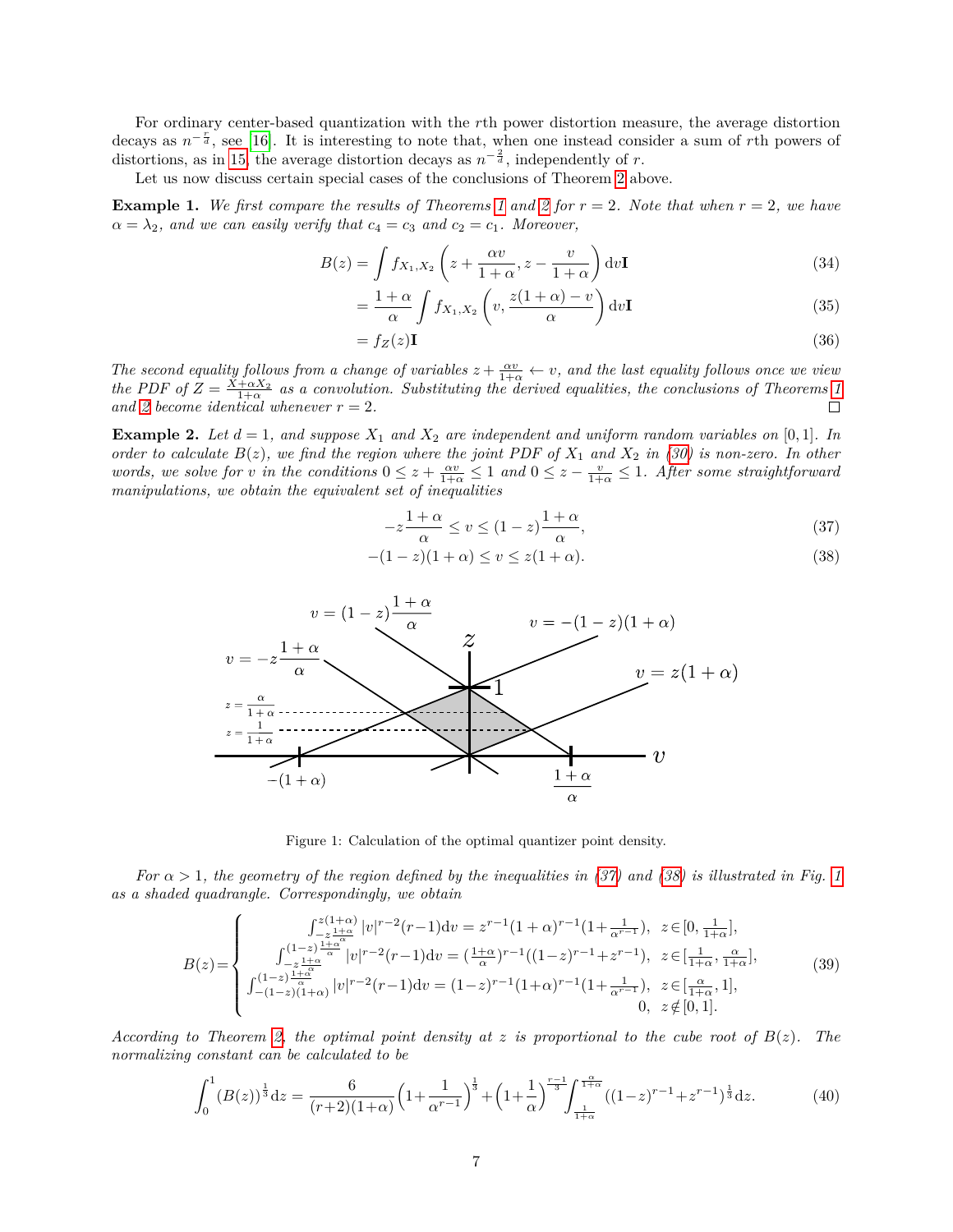*The integral in [\(40\)](#page-6-3) cannot be expressed in terms of elementary functions, but can easily be evaluated numerically. Also, for the special case of*  $\alpha = 1$ *, the integral vanishes so that we have, simply* 

<span id="page-7-1"></span>
$$
\int_0^1 (B(z))^{\frac{1}{3}} dz = \frac{2^{\frac{1}{3}} 3}{r+2}.
$$
\n(41)

*Also, when*  $X_1$  *and*  $X_2$  *are independent and uniform on* [0,1]*, the random variable*  $||X_1 - X_2|| = |X_1 - X_2|$ *has PDF*  $f_{|X_1 - X_2|}(z) = 2(1 − z), z ∈ [0, 1].$  Therefore,

$$
\mathbf{E}||X_1 - X_2||^r = \int_0^1 z^r f_{|X_1 - X_2|}(z) dz = \frac{2}{(r+1)(r+2)}.
$$
\n(42)

*A closed-form asymptotic expression for the optimal asymptotic distortion can then obtained by substituting [\(40\)](#page-6-3) and [\(42\)](#page-7-1) to Theorem [2.](#page-5-6) One only needs to numerically evaluate the integral in [\(40\)](#page-6-3). In particular, for*  $\alpha = 1$ , *i.e.* when the samples from  $X_1$  and  $X_2$  are weighted equally, we obtain

$$
\delta(U) = \frac{2^r}{(r+1)(r+2)} + \frac{18r}{2^r(r+2)^3} \frac{1}{n^2} + o\left(\frac{1}{n^2}\right),\tag{43}
$$

*According to [\(39\)](#page-6-4) and Theorem [2,](#page-5-6) the optimal point density function that achieves [\(29\)](#page-5-4) is proportional to*  $(1-|2z-1|)^{r-1}$  *on* [0, 1]*, and vanishes everywhere else.* 

*The case*  $\alpha < 1$  *can be handled in a similar manner. This concludes our example.*  $\Box$ 

It is not clear how to extend the analysis to *L >* 2 sources. Note however that the numerical design of the quantizer (i.e. a minimization of [\(9\)](#page-2-4)) in the general case is always possible via the following variant of the generalized Lloyd algorithm: First, one initializes some arbitrary *U*, and then iterates between the two steps of calculating the generalized Voronoi cells

$$
V_j \leftarrow \left\{ [x_1 \cdots x_L] : \sum_{i=1}^L \lambda_i \| u_j - x_i \|^r \le \sum_{i=1}^L \lambda_i \| u_k - x_i \|^r, \forall k \right\}, j = 1, \dots, n,
$$
\n(44)

and the generalized centers

<span id="page-7-2"></span>
$$
u_j \leftarrow \arg\min_u \int_{V_j} \sum_{i=1}^L \lambda_i \|u - x_i\|^r f_{\mathbf{X}}(\mathbf{x}) \mathrm{d}\mathbf{x}.\tag{45}
$$

It is easily seen that this algorithm results in a non-increasing average distortion at every iteration and thus it converges in a cost-function sense. Moreover, the center calculation [\(45\)](#page-7-2) can be accomplished in a computationally-efficient manner as it is convex for any  $r \geq 1$ . We will use this algorithm to validate our analytical results in the next section over various datasets.

### <span id="page-7-0"></span>**5 Numerical Results**

In this section, we provide numerical experiments to show the performance of our algorithms over various datasets and to verify our analytical results.

#### **5.1 Performance Results for Clustering Through Noisy Observations**

First, we show that our proposed approach of clustering noisy observation vectors to a common center is superior to naively clustering a concatenated version of noisy observation vectors. We follow the same notation as in Section [1.3,](#page-1-2) but consider now a real dataset with a practical noisy observation scenario. Specifically, let  $\mathcal{D}'$  be the Iris dataset [\[34\]](#page-12-5), consisting of 150 four dimensional vectors, where the components of the vectors correspond to the sepal length, sepal width, petal length, and petal width of each flower. In practice, one may not be able to access the true  $\mathcal{D}'$ , but its noisy version: For example, multiple drones may measure a given iris from a distance over the air, resulting in multiple noisy observations of a sample in  $\mathcal{D}'$ . Mathematically,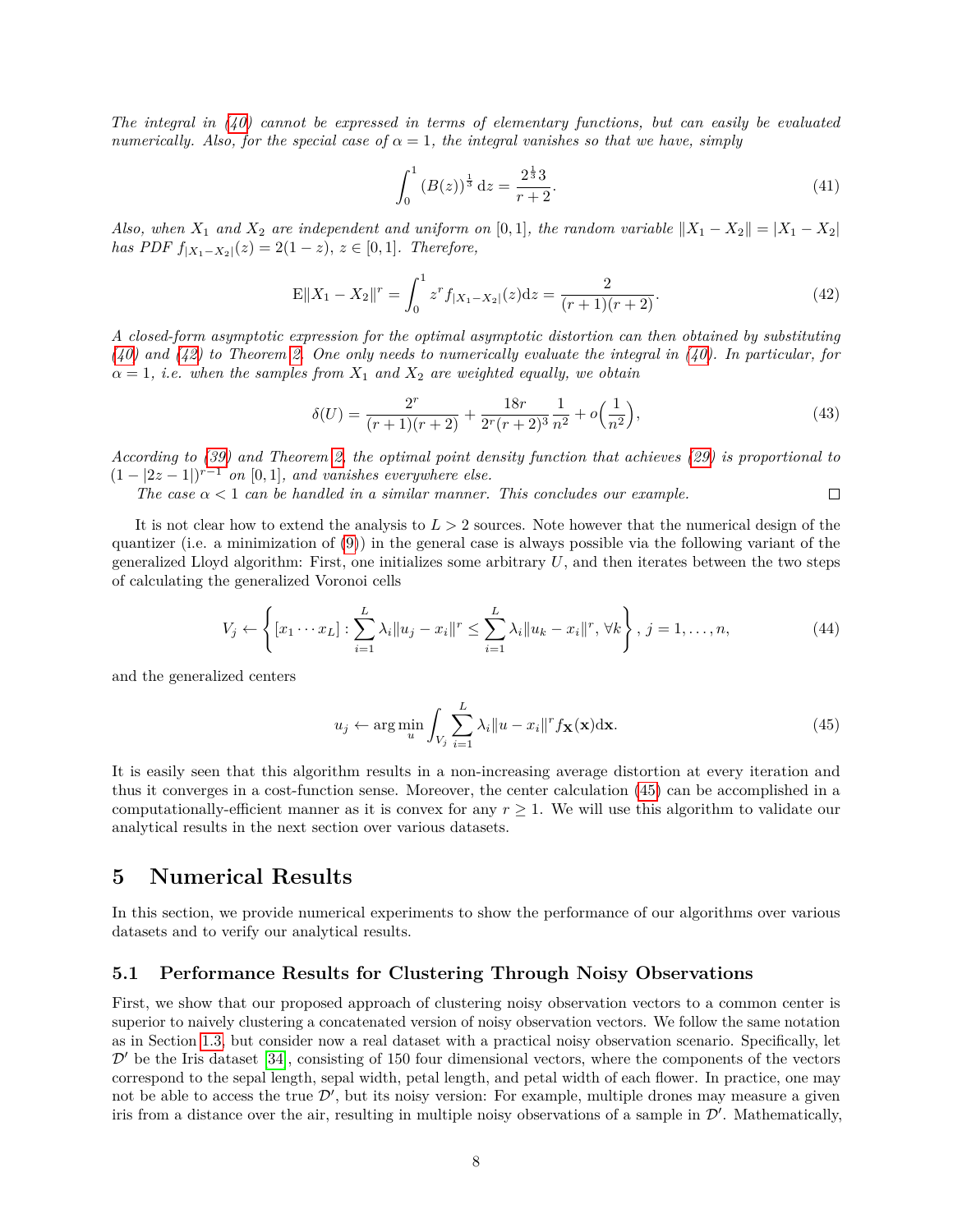<span id="page-8-0"></span>

Figure 2: Clustering via four observations with Gaussian noise.

let  $X'$  be uniformly distributed on  $\mathcal{D}'$ . We assume that the observations are given by the random variables  $X_i = X' + N_i$ ,  $i = 1, \ldots, L$ , where  $N_1, \ldots, N_L$  are independent noise random variables. Through the samples  $X_1, \ldots, X_L$ , our goal is to obtain a clustering that is as close to the clustering of  $\mathcal{D}'$  as possible.

One one hand, one can consider the ordinary *k*-means clustering of  $[X_1 \cdots X_L]$ , which we refer to as the "ordinary clustering" scenario. Our method instead relies on minimizing  $(3)$  for the special case  $r = 2$ . In Fig. [2,](#page-8-0) we compare the clusterings obtained using two approaches in terms of their similarity with the *k*-means clustering of the original dataset  $\mathcal{D}'$ . The horizontal axis is the number of cluster centers, and the vertical axis represents the similarity measure. We consider both the ARI and AMI similarity measures. A Monte Carlo similarity measure average  $\gamma$  is accurate within  $[\gamma - 0.001, \gamma + 0.001]$  with 95% confidence. We also consider four observations  $L = 4$ , and that  $N_i$  are zero-mean Gaussian random variables with variance  $\sigma^2$ . First, we can observe that our approach outperforms ordinary clustering uniformly for all scenarios and for both similarity measures. The improvement is particularly notable when there is more noise in the observations or when the number of cluster centers are large. In particular, for 3 cluster centers, which is the ground truth for the number of clusters of the dataset, the improvement of our method over ordinary clustering in terms of the ARI measure is 0.5%, 3.7%, and 28% for  $\sigma^2 = 0.25, 1$ , and 4, respectively.

Advantage of our method over ordinary clustering carries well over non-Gaussian noise models and different number of observations over different datasets. In Fig. [3,](#page-9-0) we show the results for the case where each  $N_i$  are uniformly distributed on  $[-\eta, \eta]$  for  $\eta \in \{0.5, 1, 2\}$  for  $L = 2$ . We can similarly observe that our approach that relies on quantizing to a common cluster center provides a better performance.

In Fig. [4,](#page-9-1) we show the results for UCI Wine dataset [\[35\]](#page-12-6), which consists of 178 13-dimensional vectors. Since, for this dataset, the components of vectors have vastly different variances, we have preprocessed the dataset such that each component has unit variance. Except for the case of 2 cluster centers, our quantization approach outperforms the ordinary *k*-means algorithm for all scenarios.

#### **5.2 Validation of High Resolution Analysis**

We now provide numerical experiments that verify the high resolution results provided by Theorems [1](#page-3-4) and [2.](#page-5-6) We consider the same scenario as in Example [2](#page-6-5) for different values of *r* and *n*. In Fig. [5,](#page-9-2) we compare the cluster centers obtained using our generalized Lloyd algorithm (labeled "Numerical") with those provided by Theorem [2](#page-5-6) (labeled "Analytical") for the cases  $n = 4, r = 3$  in Fig. [5a](#page-9-2) and  $n = 8, r = 4$  in Fig. [5b.](#page-9-2) The horizontal axis represents  $\lambda \in \{1, \ldots, 5\}$ , and the vertical axis represents the cluster center or the quantization point locations. Note that Theorem [2](#page-5-6) provides the optimal quantizer point density function, not the individual quantization points or cluster centers. We may use, however, inverse transform sampling to obtain a sequence of quantization points that will be faithful to the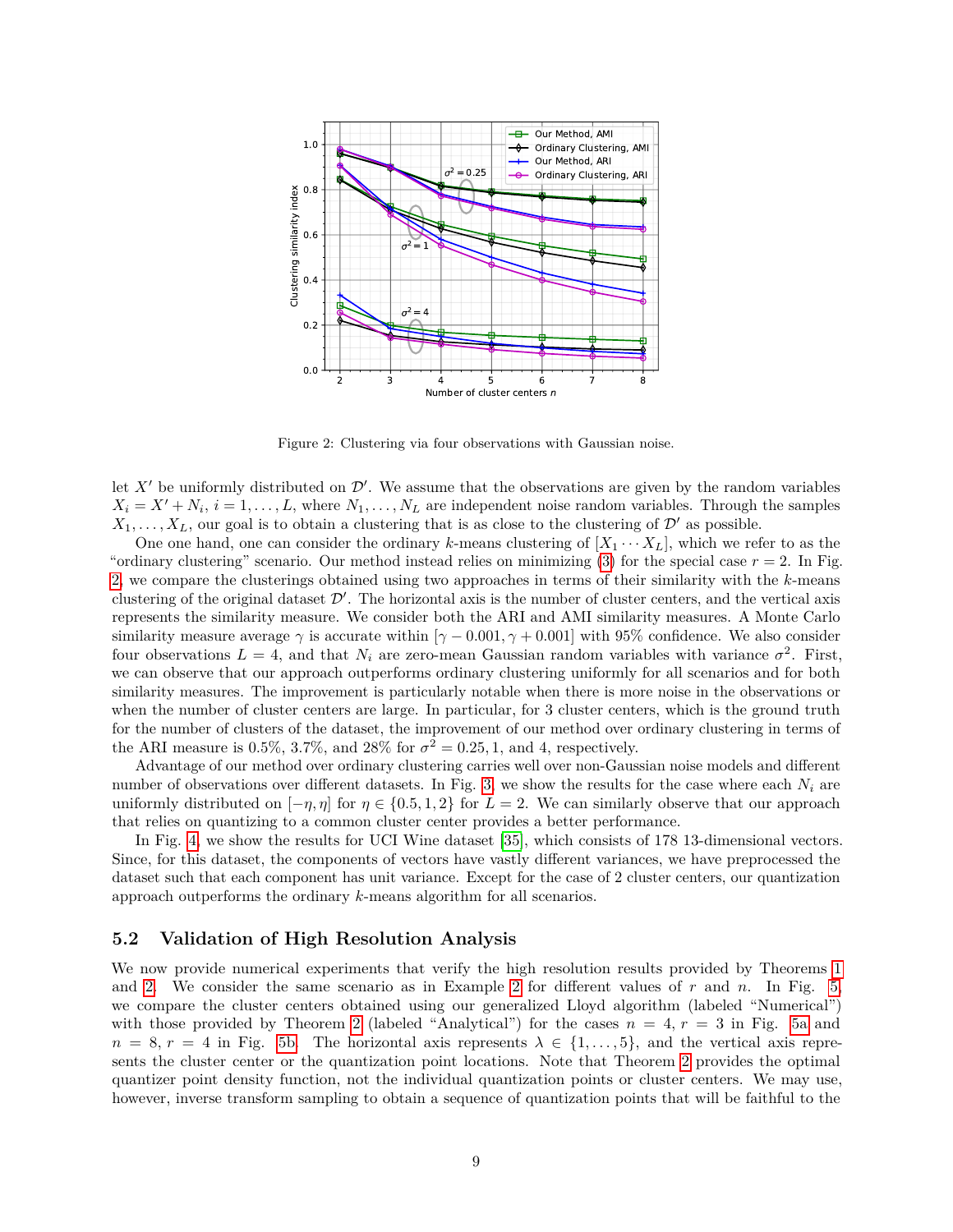<span id="page-9-0"></span>

Figure 3: Clustering via two observations with uniform noise.

<span id="page-9-1"></span>

Figure 4: Clustering via noisy observations from the Wine dataset.

<span id="page-9-2"></span>

Figure 5: Analytical vs. numerical cluster center locations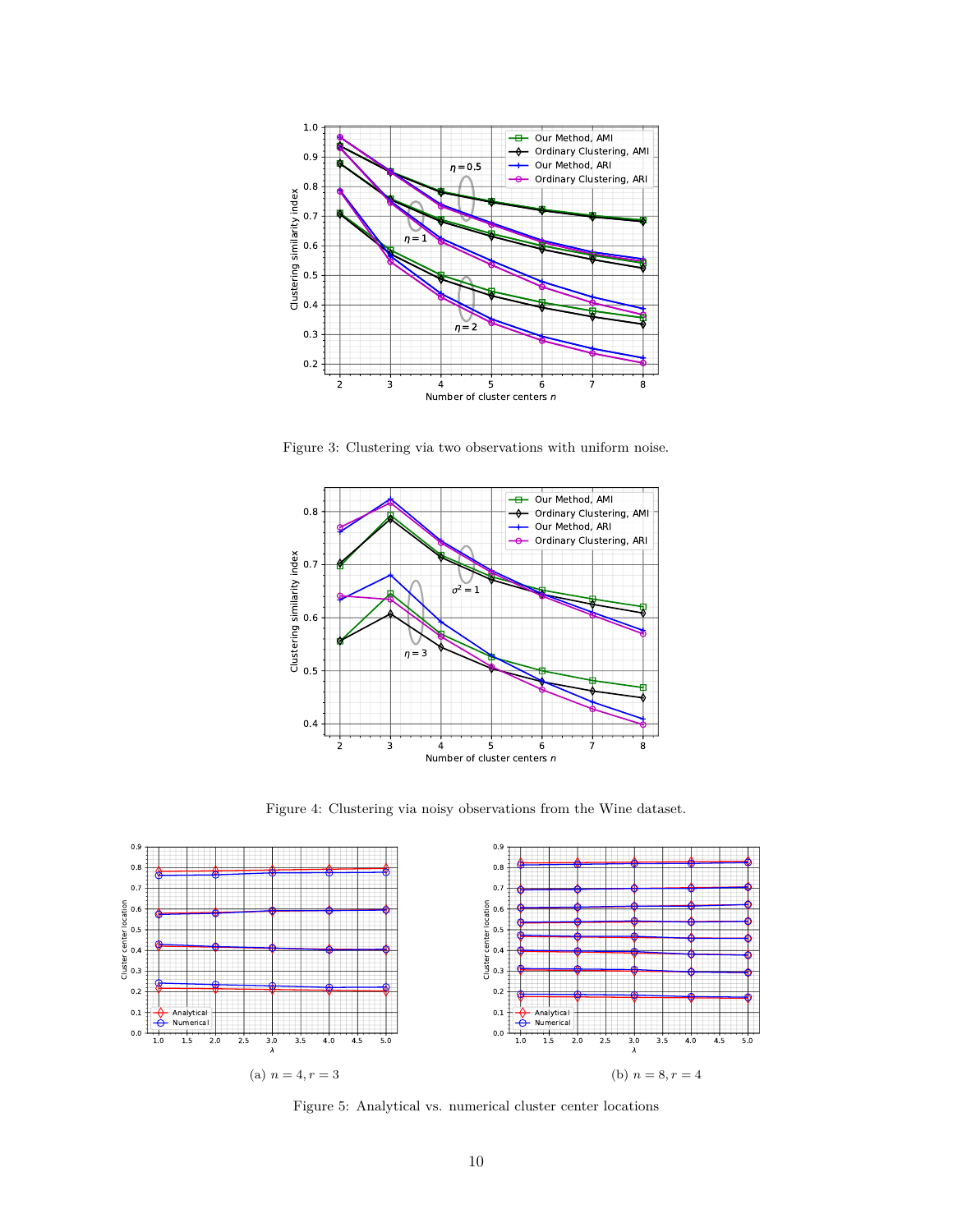quantizer point density function. Namely, if the desired point density function is  $\lambda(x)$ , we use the quantization points  $\Lambda^{-1}(\frac{2i-1}{2n})$ ,  $i=1,\ldots,n$ , where  $\Lambda(y) \triangleq \int_{-\infty}^{y} \lambda(x) dx$  is the cumulative point density function.

Although the results of Theorem [2](#page-5-6) are only valid asymptotically, we can observe that they still provide a very accurate description of the optimal quantizers for number of cluster centers as low as  $n = 4$ . There is only slight mismatch for centers that are close to the boundaries 0 and 1. A similar phenomena can be observed for the case  $n = 8$  and  $r = 4$  in Fig. [5b,](#page-9-2) but the amount of mismatch is lower. Also, the theory can precisely predict very subtle changes in the optimal quantization points, e.g. the movement of the optimal location for the third quantization point from 0.4 from 0.38 as  $\lambda$  grows from 1 to 5. In Fig. [6,](#page-10-5) we show the average distortion performances corresponding to the cluster centers in Fig. [5.](#page-9-2) Again, quantization theory can precisely predict the average distortion performance even when *n* is as small as 4.

<span id="page-10-5"></span>

Figure 6: Analytical vs. numerical average distortions.

The difference between the analytical and the numerical results become indistinguishable for the case of  $n = 8$ cluster centers.

For  $r = 2$ , the proposed algorithms correspond to a simple scheme where one quantizes a weighted average of the noisy observations. The case  $r < 2$  is especially useful for handling datasets with outlier observations (e.g. many noiseless observations and few noisy observations). Numerical simulations corresponding to these cases will be provided elsewhere.

### <span id="page-10-4"></span>**6 Conclusion**

We have considered quantizing an *Ld*-dimensional sample, which is obtained by concatenating *L* vectors from datasets of *d*-dimensional vectors, to a *d*-dimensional cluster center. An application area of such a quantization strategy is when one wishes to cluster a dataset through *L* noisy observations of each of its members. We have found analytical formulae for the average distortion performance and the optimal quantizer structure in the asymptotic regime where the number of cluster centers are large. We have shown that our clustering approach outperforms the naive approach that relies on quantizing the *Ld*-dimensional noisy observation vectors to *Ld*-dimensional centers.

### **References**

- <span id="page-10-0"></span>[1] A. K. Jain, M. N. Murty, and P. J. Flynn, "Data clustering: a review," *ACM computing surveys (CSUR)*, vol. 31, no. 3, pp. 264–323, 1999.
- [2] A. K. Jain, "Data clustering: 50 years beyond k-means," *Pattern recognition letters*, vol. 31, no. 8, pp. 651–666, 2010.
- <span id="page-10-1"></span>[3] G. Gan, C. Ma, and J. Wu, *Data clustering: theory, algorithms, and applications*. Siam, 2007, vol. 20.
- <span id="page-10-2"></span>[4] J. MacQueen, "Some methods for classification and analysis of multivariate observations," in *Proceedings of the Fifth Berkeley Symposium on Mathematical Statistics and Probability*, vol. 1, no. 14. Oakland, CA, USA, 1967, pp. 281–297.
- [5] H. Steinhaus, "Sur la division des corps matériels en parties," *Bulletin de l'Académie Polonaise des Sciences, Classe III*, vol. IV, no. 12, pp. 801–804, 1956.
- <span id="page-10-3"></span>[6] S. Lloyd, "Least squares quantization in PCM," *IEEE Transactions on Information Theory*, vol. 28, no. 2, pp. 129–137, 1982.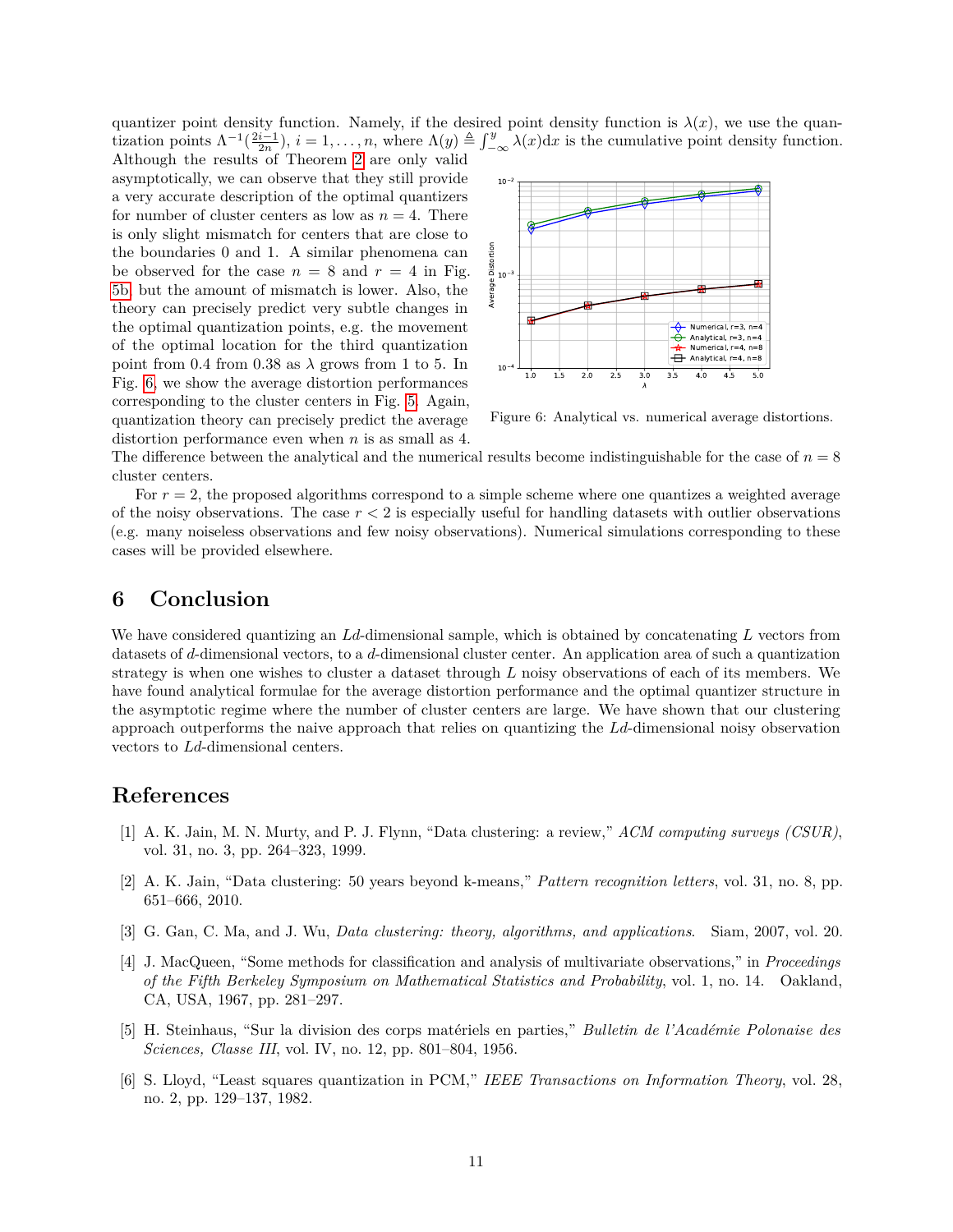- <span id="page-11-0"></span>[7] J. Bucklew and G. Wise, "Multidimensional asymptotic quantization theory with r th power distortion measures," *IEEE Transactions on Information Theory*, vol. 28, no. 2, pp. 239–247, 1982.
- <span id="page-11-1"></span>[8] W. R. Gardner and B. D. Rao, "Theoretical analysis of the high-rate vector quantization of lpc parameters," *IEEE Transactions on Speech and Audio Processing*, vol. 3, no. 5, pp. 367–381, Sep. 1995.
- <span id="page-11-2"></span>[9] J. Li, N. Chaddha, and R. M. Gray, "Asymptotic performance of vector quantizers with a perceptual distortion measure," *IEEE Transactions on Information Theory*, vol. 45, no. 4, pp. 1082–1091, Apr. 1999.
- <span id="page-11-3"></span>[10] A. Banerjee, S. Merugu, I. S. Dhillon, and J. Ghosh, "Clustering with Bregman divergences," *Journal of Machine Learning Research*, vol. 6, no. Oct, pp. 1705–1749, 2005.
- <span id="page-11-4"></span>[11] A. Fischer, "Quantization and clustering with Bregman divergences," *Journal of Multivariate Analysis*, vol. 101, no. 9, pp. 2207–2221, 2010.
- <span id="page-11-5"></span>[12] D. Aloise, A. Deshpande, P. Hansen, and P. Popat, "Np-hardness of euclidean sum-of-squares clustering," *Machine learning*, vol. 75, no. 2, pp. 245–248, 2009.
- <span id="page-11-6"></span>[13] Y. Linde, A. Buzo, and R. Gray, "An algorithm for vector quantizer design," *IEEE Transactions on Communications*, vol. 28, no. 1, pp. 84–95, 1980.
- <span id="page-11-7"></span>[14] R. M. Gray and D. L. Neuhoff, "Quantization," *IEEE Transactions on Information Theory*, vol. 44, no. 6, pp. 2325–2383, Oct 1998.
- <span id="page-11-8"></span>[15] A. Gersho and R. M. Gray, *Vector quantization and signal compression*. Springer Science & Business Media, 2012, vol. 159.
- <span id="page-11-9"></span>[16] P. Zador, "Asymptotic quantization error of continuous signals and the quantization dimension," *IEEE Transactions on Information Theory*, vol. 28, no. 2, pp. 139–149, March 1982.
- <span id="page-11-10"></span>[17] C. Liu and M. Belkin, "Clustering with Bregman divergences: An asymptotic analysis," in *Advances in Neural Information Processing Systems*, 2016, pp. 2351–2359.
- <span id="page-11-11"></span>[18] G. Chao, S. Sun, and J. Bi, "A survey on multi-view clustering," *arXiv preprint arXiv:1712.06246*, 2017.
- <span id="page-11-12"></span>[19] S. Bickel and T. Scheffer, "Multi-view clustering," in *Fourth IEEE International Conference on Data Mining (ICDM'04)*. IEEE, 2004, pp. 19–26.
- <span id="page-11-13"></span>[20] W. M. Rand, "Objective criteria for the evaluation of clustering methods," *Journal of the American Statistical Association*, vol. 66, no. 336, pp. 846–850, 1971.
- <span id="page-11-14"></span>[21] N. X. Vinh, J. Epps, and J. Bailey, "Information theoretic measures for clusterings comparison: Variants, properties, normalization and correction for chance," *The Journal of Machine Learning Research*, vol. 11, pp. 2837–2854, 2010.
- <span id="page-11-15"></span>[22] N. Farvardin, "A study of vector quantization for noisy channels," *IEEE Transactions on Information Theory*, vol. 36, no. 4, pp. 799–809, 1990.
- <span id="page-11-16"></span>[23] R. N. Dave, "Characterization and detection of noise in clustering," *Pattern Recognition Letters*, vol. 12, no. 11, pp. 657–664, 1991.
- <span id="page-11-17"></span>[24] A. Okabe and A. Suzuki, "Locational optimization problems solved through voronoi diagrams," *European Journal of Operational Research*, vol. 98, no. 3, pp. 445–456, 1997.
- <span id="page-11-18"></span>[25] R. Z. Farahani, M. SteadieSeifi, and N. Asgari, "Multiple criteria facility location problems: A survey," *Applied Mathematical Modelling*, vol. 34, no. 7, pp. 1689–1709, 2010.
- <span id="page-11-19"></span>[26] L. A. Meira, F. K. Miyazawa, and L. L. Pedrosa, "Clustering through continuous facility location problems," *Theoretical Computer Science*, vol. 657, pp. 137–145, 2017.